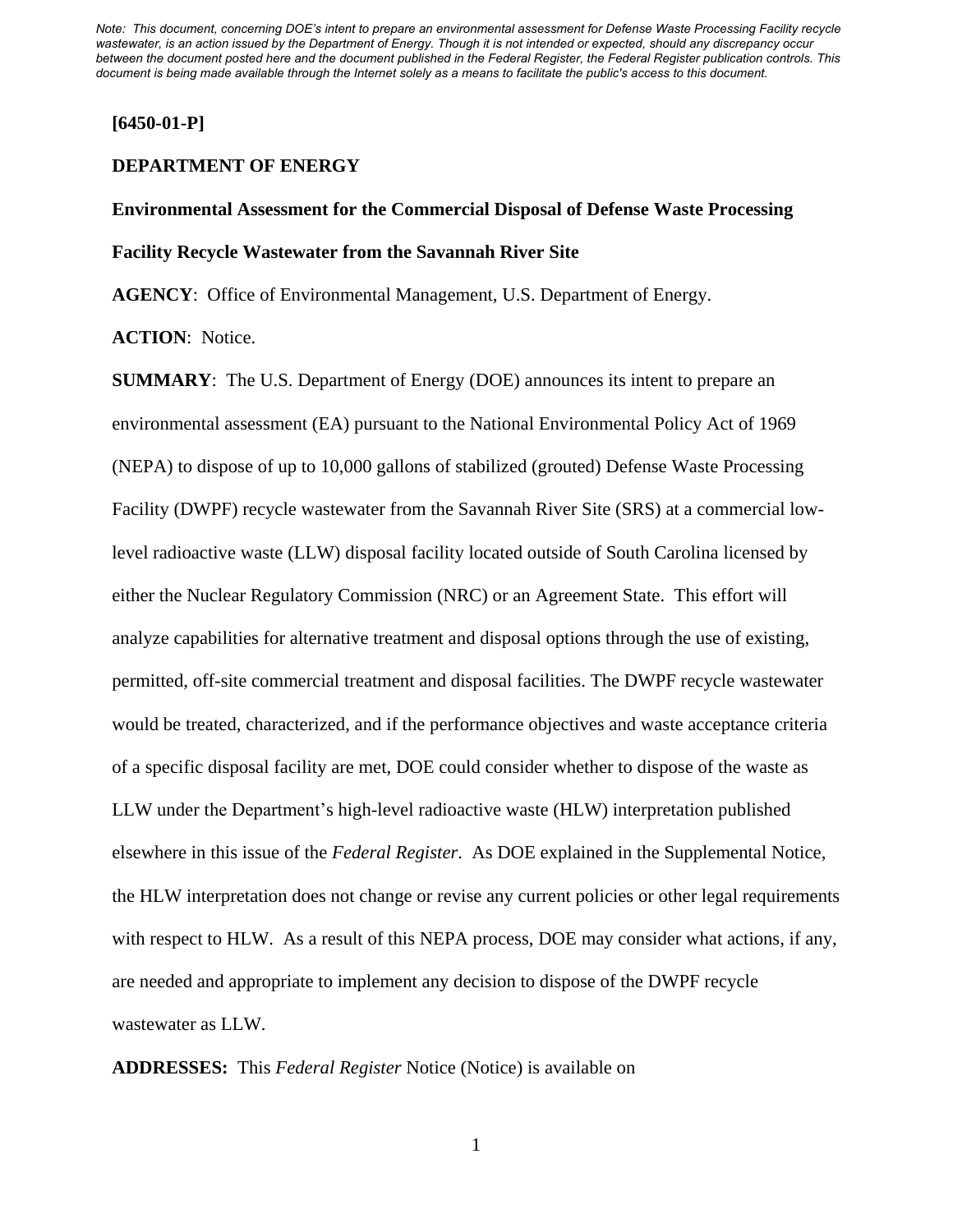<https://www.energy.gov/em/high-level-radioactive-waste-hlw-interpretation>. The Draft EA

will also be made available at this website.

**FOR FURTHER INFORMATION CONTACT:** James Joyce, U.S. Department of Energy, Office of Environmental Management, Office of Waste and Materials Management (EM-4.2), 1000 Independence Avenue, S.W., Washington, DC 20585. Telephone: (301) 903-2151. Email: *James.Joyce@em.doe.gov*.

# **SUPPLEMENTARY INFORMATION**

#### **Background**

SRS occupies approximately 300 square miles primarily in Aiken and Barnwell Counties, South Carolina. Until the early 1990s, the primary SRS mission was the production of special radioactive isotopes to support national defense programs. More recently, the SRS mission has emphasized waste management, environmental restoration, and the decontamination and decommissioning of facilities that are no longer needed for SRS's traditional defense activities.

SRS generated large quantities of liquid radioactive waste as a result of its nuclear materials production mission. This waste resulted from dissolving spent nuclear fuel and nuclear targets to recover valuable isotopes<sup>1</sup>. The waste was placed into underground storage tanks at SRS and consists primarily of three physical forms: sludge, salt, and liquid supernatant.

<sup>1</sup> DOE issued a Supplemental Notice Concerning U.S. Department of Energy Interpretation of High-Level Radioactive Waste published elsewhere in this issue of the *Federal Register*, in which DOE provided its interpretation of the term high-level waste as defined in the Atomic Energy Act of 1954, as amended (AEA, 42 U.S.C. 2011 et seq.) and the Nuclear Waste Policy Act of 1982, as amended (NWPA, 42 U.S.C. 10101 et seq.). DOE interprets the statutes to provide that a reprocessing waste may be determined to be non-HLW if the waste meets either of the following two criteria: I) does not exceed concentration limits for Class C low-level radioactive waste as set out in 10 CFR 61.55, and meets the performance objectives of a disposal facility; or II) does not require disposal in a deep geologic repository and meets the performance objectives of a disposal facility as demonstrated through a performance assessment conducted in accordance with applicable requirements.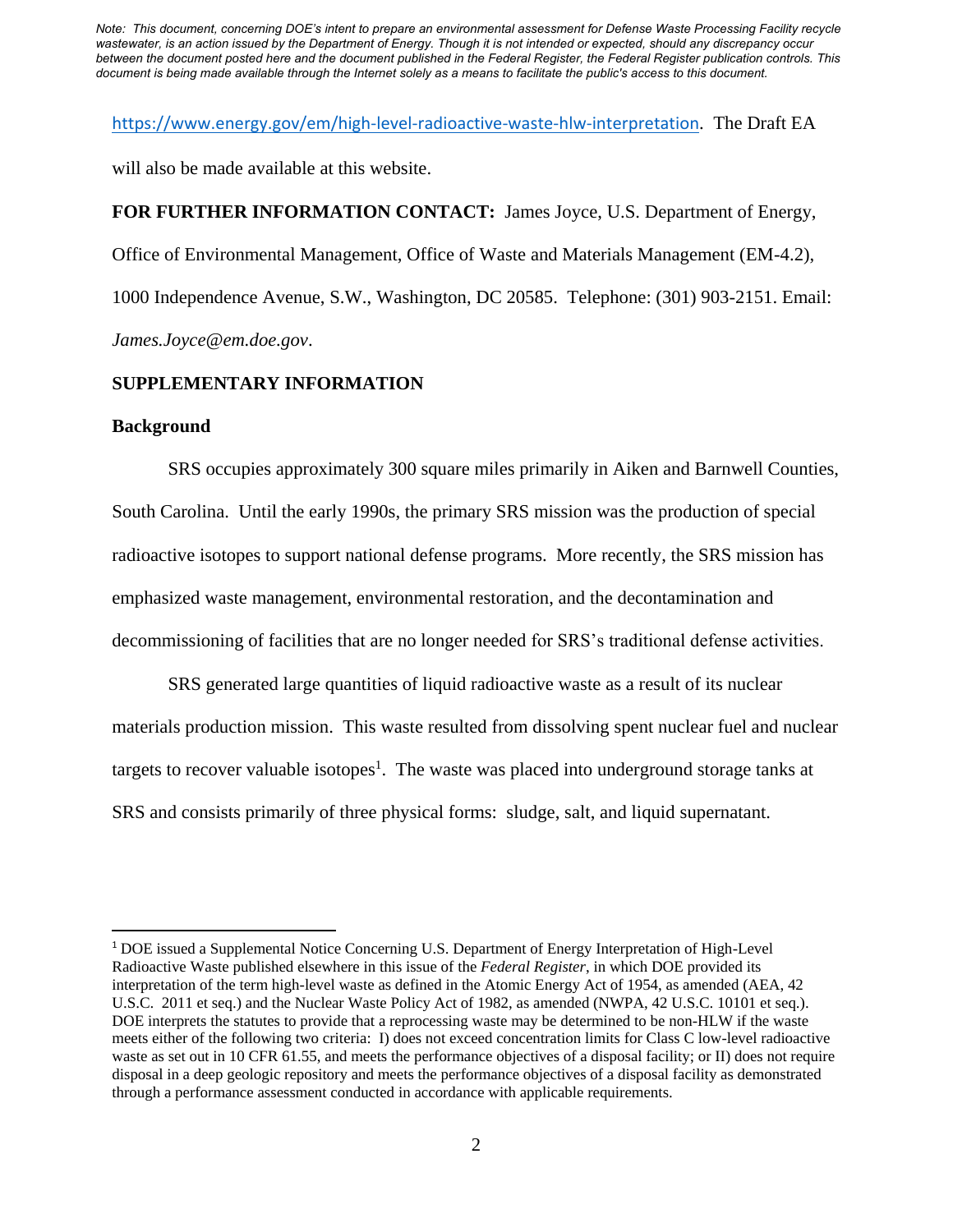The sludge portion in the underground tanks is being transferred on-site to the DWPF for vitrification in borosilicate glass to immobilize the radioactive constituents, as described in the *Defense Waste Processing Facility Supplemental Environmental Impact Statement* (DOE/EIS– 0082–S, November 25, 1994) and subsequent Record of Decision (60 FR 18589). The resulting vitrified waste form is poured as molten glass into production canisters where it cools into a solid waste-glass, and is securely stored at SRS until DOE establishes a final disposition path. Recycle wastewater is generated as part of DWPF operations. The wastewater is a combination of several dilute liquid waste streams consisting primarily of condensates from the pretreatment and vitrification processes. Other components of the recycle wastewater include process samples, sample line flushes, sump flushes, and cleaning solutions from the decontamination and filter dissolution processes. Currently, the recycle wastewater is returned to the tank farm for volume reduction by evaporation or is beneficially reused in salt dissolution and pretreatment, or sludge washing. As described in SRS Liquid Waste System Plan, Revision 21, beginning in FY 2024, SRS assumes that the practice of returning the recycle wastewater to the tank farm will be discontinued in order to support acceleration of tank closures. In lieu of the current evaporation process performed in the tank farm, the DWPF recycle wastewater is currently planned to undergo an alternative pre-treatment process prior to transfer to the SRS Effluent Treatment Project and the Saltstone Production Facility.

#### **Purpose and Need for Action**

DOE's purpose and need for this action is analyze capabilities for alternative treatment and disposal options for DWPF recycle wastewater through the use of existing, permitted, offsite commercial treatment and disposal facilities. At the time DOE prepared the 1994 and 2006 supplemental environmental impact statements for DWPF (DOE/EIS–0082–S) and Savannah

3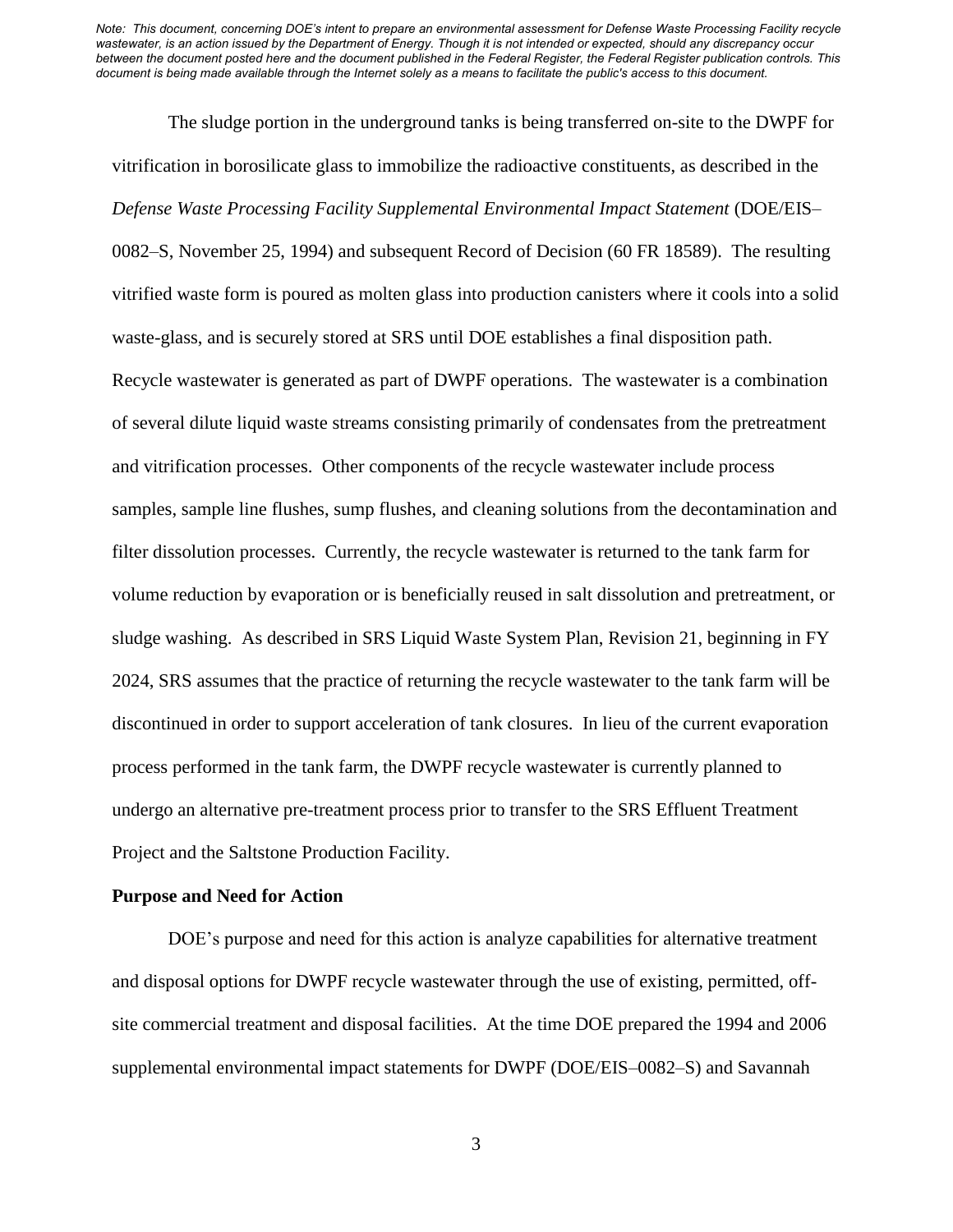River Site Salt Processing Alternatives (DOE/EIS-0082-S2), respectively, it did not analyze the potential environmental impacts associated with potential commercial treatment and disposal options for DWPF recycle wastewater. DOE now proposes to use commercial LLW disposal facilities for up to 10,000 gallons of DWPF recycle wastewater to provide treatment and disposal options for completion of the tank closure program. Any proposal to dispose of more than 10,000 gallons, would be evaluated in separate NEPA documentation. Treatment or disposal of this waste at a commercial LLW facility could help facilitate and accelerate completion of the environmental cleanup mission at SRS and would provide an alternative disposal option in the event on-site treatment and disposal capabilities become unavailable.

### **Proposed Action and Alternatives**

Under the proposed action, DOE would dispose of up to 10,000 gallons of stabilized (grouted) DWPF recycle wastewater at SRS at a commercial LLW facility outside of South Carolina licensed by either the NRC or an Agreement State under 10 CFR part 61. The EA will analyze the potential environmental impacts of up to 10,000 gallons proposed for commercial disposal. Prior to a disposal decision, DOE would characterize the DWPF recycle wastewater to verify with the licensee of the commercial LLW disposal facility whether the waste meets DOE's HLW interpretation for disposal as non-HLW (the interpretation is published elsewhere in this issue of the *Federal Register*). DOE would also demonstrate compliance with waste acceptance criteria and all other requirements of the disposal facility, including any applicable regulatory requirements (e.g., Resource Conservation and Recovery Act) for treatment of the waste prior to disposal and applicable Department of Transportation (DOT) requirements for packaging and transportation from SRS to the commercial facility. DOE has identified three action alternatives for the proposed action:

4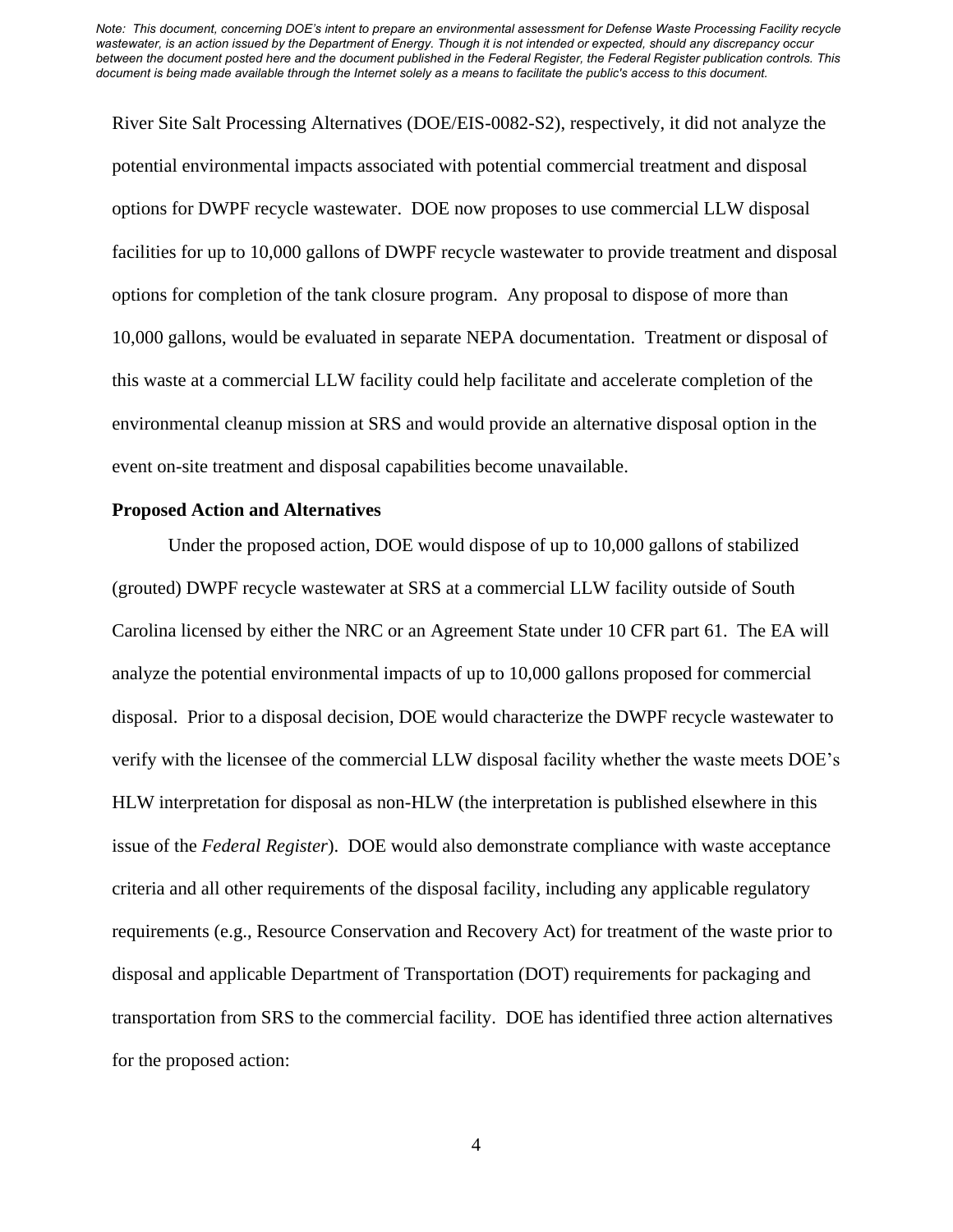- Alternative  $1 -$ Deploy treatment capability at SRS to stabilize up to 10,000 gallons of DWPF recycle wastewater. Depending upon whether the final packaged waste form is classified as Class A, B, or C LLW<sup>2</sup>, it would then be shipped for disposal to either the Waste Control Specialists Federal Waste Facility in Andrews County, Texas (if determined to be Class A, B or C LLW)<sup>3</sup> and/or the Energy*Solutions* LLW disposal facility near Clive Utah (if determined to be Class A LLW)<sup>4</sup>, depending upon waste content and facility waste acceptance criteria.
- Alternative 2 Transfer up to 10,000 gallons of DWPF recycle wastewater at SRS into a DOT-approved package and ship the waste to either the WCS facility and/or the Energy*Solutions* facility for treatment into a solid waste form and disposal as LLW, depending upon waste content and facility waste acceptance criteria.
- Alternative 3: Transfer up to 10,000 gallons of DWPF recycle wastewater into a DOT approved package and ship the waste for treatment to a commercial treatment facility with appropriate permits and licenses. Following treatment, ship the solidified DWPF recycle waste for disposal at either the WCS facility or the Energy*Solutions* facility, depending upon waste content and facility waste acceptance criteria.

The EA will also analyze a no action alternative under which the DWPF recycle wastewater would remain in the SRS liquid waste system until disposition occurs. As currently planned, beginning in FY 2024, the DWPF recycle wastewater would undergo a pre-treatment

<sup>&</sup>lt;sup>2</sup> In its 10 CFR part 61 regulations, NRC has identified classes of LLW—Class A, B, or C—for which near-surface disposal is safe for public health and the environment. This waste classification regime is based on the concentration levels of a combination of specified short-lived and long-lived radionuclides in a waste stream, with Class C LLW having the highest concentration levels.

<sup>&</sup>lt;sup>3</sup> WCS is licensed by the Texas Commission on Environmental Quality for the disposal of Class A, B, and C LLW that meets specified waste acceptance criteria.

<sup>4</sup> Energy*Solutions* is licensed by the Utah Department of Environmental Quality for the disposal of Class A LLW that meets specified waste acceptance criteria.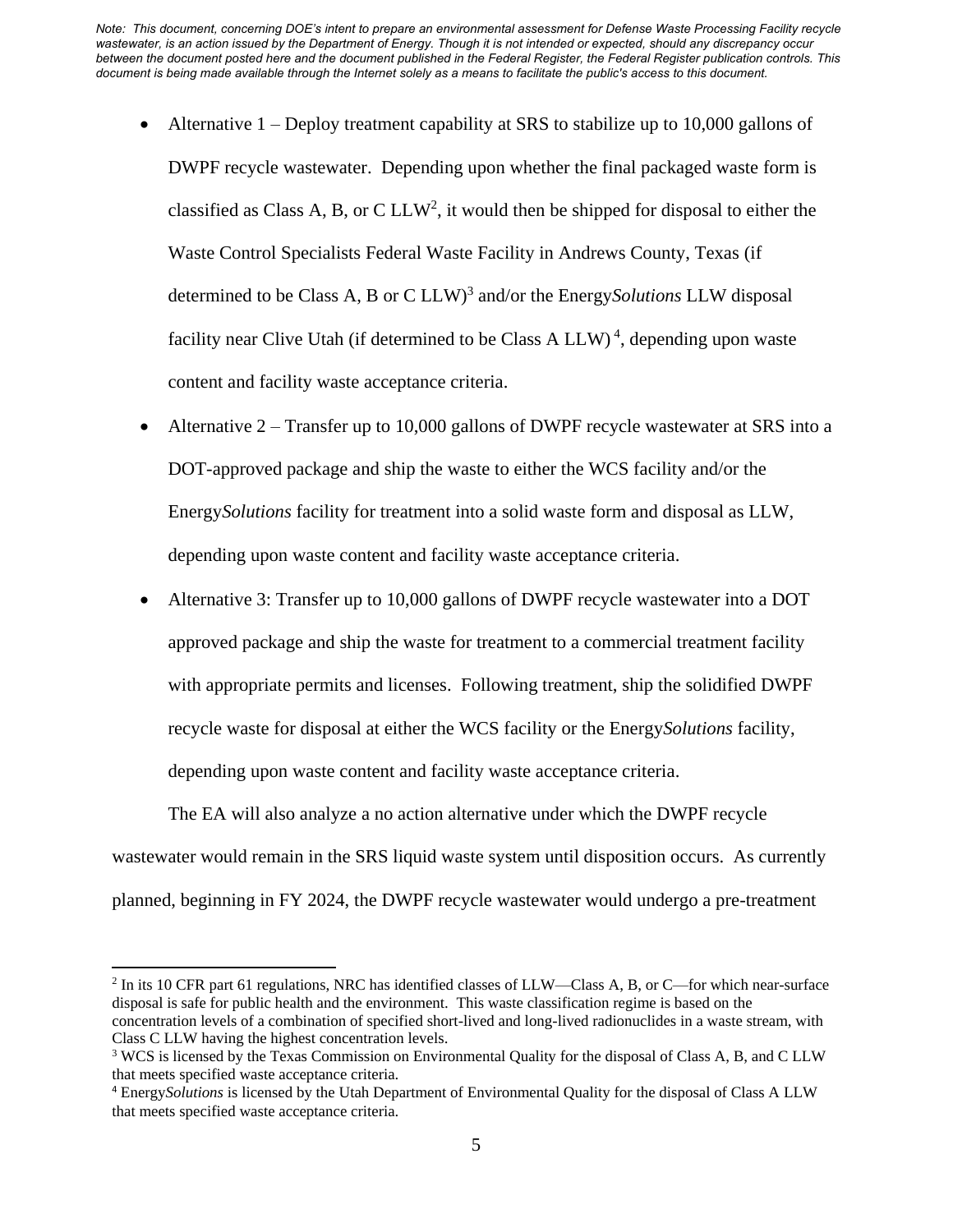process prior to transfer to the SRS Effluent Treatment Project and the Saltstone Production Facility. The potential environmental impacts of the no action alternative are anticipated to be similar to those analyzed by the supplemental environmental impact statements for DWPF (DOE/EIS–0082–S) and Savannah River Site Salt Processing Alternatives (DOE/EIS-0082-S2), relative to the quantities of waste involved. DOE's purpose and need for this proposal is to expand its disposal options, and hence no NEPA analyses on treatment and disposal at Federal disposal facilities will be conducted.

#### **Potential Areas of Environmental Analysis**

DOE has tentatively identified the following areas for detailed analysis in the EA. The list is not intended to be comprehensive or to predetermine the potential impacts to be analyzed.

- Impacts to the general population and workers from radiological and nonradiological releases, and other public and worker health and safety impacts.
- Impacts of emissions on air and water quality, including impacts of greenhouse gas emissions.
- Impacts on ecological systems and threatened and endangered species.
- Impacts on waste management activities.
- Impacts of transportation of radioactive materials to commercial treatment and disposal facilities.
- Impacts that could occur as a result of postulated accidents and intentional destructive acts (terrorist actions and sabotage).
- Potential disproportionately high and adverse effects on low-income and minority populations (environmental justice).